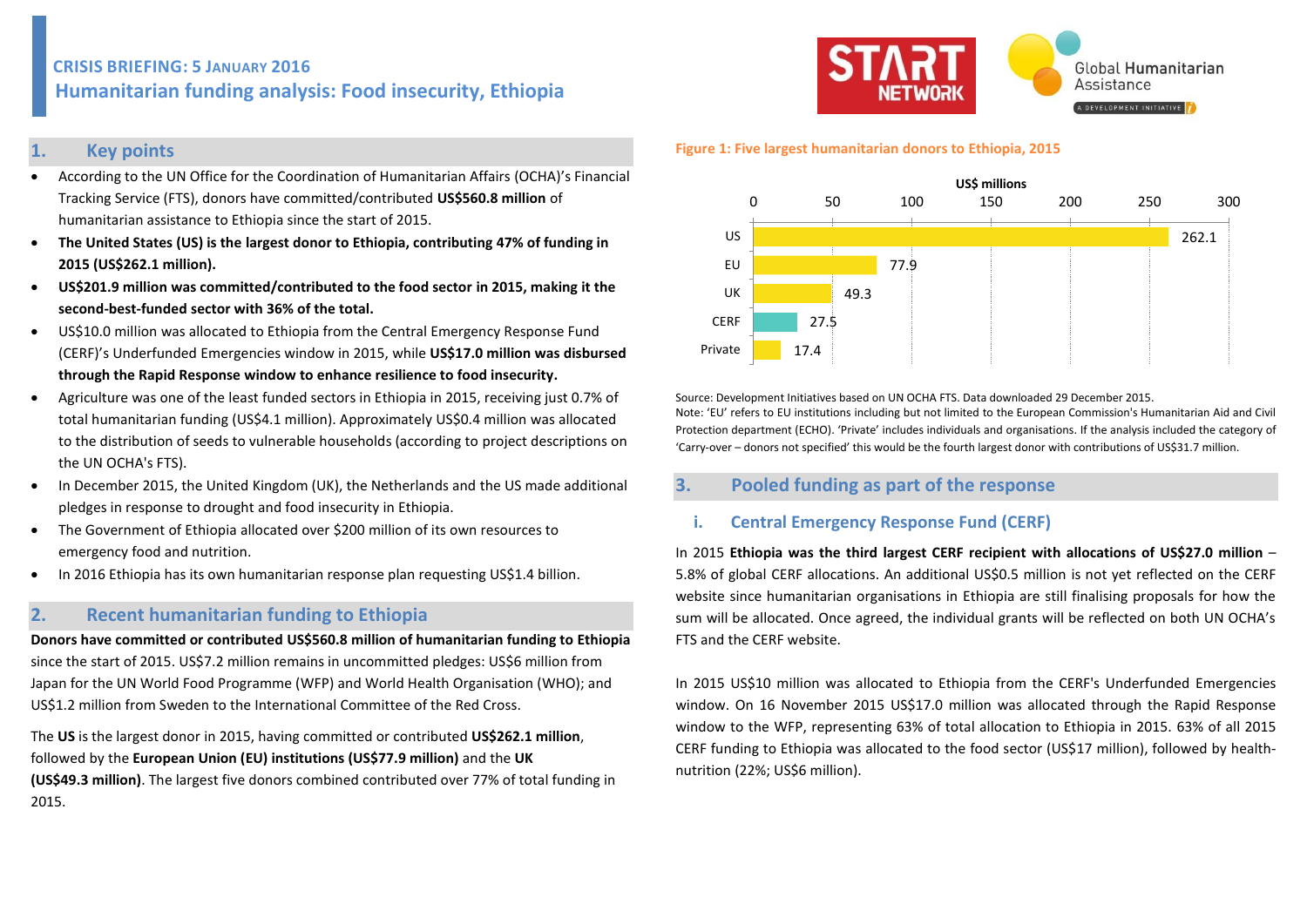

#### **Figure 2: CERF funding by sector, 2015**



Health US\$0.5m

Source: Development Initiatives based on UN CERF data. Data downloaded on 29 December 2015. Note: Data from CERF website can differ from FTS dataset regarding CERF contributions.

### **ii. Ethiopia Humanitarian Response Fund (HRF)<sup>i</sup>**

In 2015 **US\$17.3 million was committed/contributed from Ethiopia's Humanitarian Response Fund (HRF)** according to the UN OCHA FTS. Total funding to the HRF from donors amounted to US\$83.4 million in 2015<sup>ii</sup> (including contributions, commitments and a carry-over of US\$31.2 million), leaving US\$66.1 million still to be allocated. On 30 December 2015, Switzerland pledged an additional US\$2.9 million to the fund.

#### **Figure 3: Pooled funding to Ethiopia, 2010–2015**



Source: Development Initiatives based on UN OCHA FTS data. Data downloaded on 29 December 2015. Note: Data on Ethiopia's HRF is drawn from UN OCHA's FTS and not from OCHA Ethiopia. On the UN OCHA's FTS Ethiopia's HRF is labelled as 'Emergency Response Fund'.

## **4. Funding to sectors**

The **largest proportion of humanitarian funding to Ethiopia in 2015 was allocated to** 'sector not specified' (39%; US\$218.5 millions), followed by the food sector (36%; US\$201.9 million).

The least funded sectors in 2015 were economic recovery and infrastructure (0.4%; US\$2.4 million), agriculture (0.7%; US\$4.1 million), protection (0.8%; US\$4.6 million) and water and sanitation (1.1%; US\$6.3 million).

### **Figure 4: Humanitarian funding to Ethiopia by sector, 2015**



Source: Development Initiatives based on UN OCHA FTS data. Data downloaded on 29 December 2015. Notes: If funding is given in an unearmarked manner and not yet allocated by the recipient agency to a particular project and sector, FTS shows the funding under the heading 'sector not yet specified'. 'Other' includes: economic recovery and infrastructure, agriculture, protection/human rights/rule of law, and water and sanitation.

More recent funding has fluctuated, with an increase in funding to 'sector not yet specified' and a decrease in funding to the food sector. A general decrease can also be observed for coordination and support services, the health sector and multi-sector. Agriculture received US\$0.5 million in December 2015, following a contribution from September 2015 of only US\$1 million.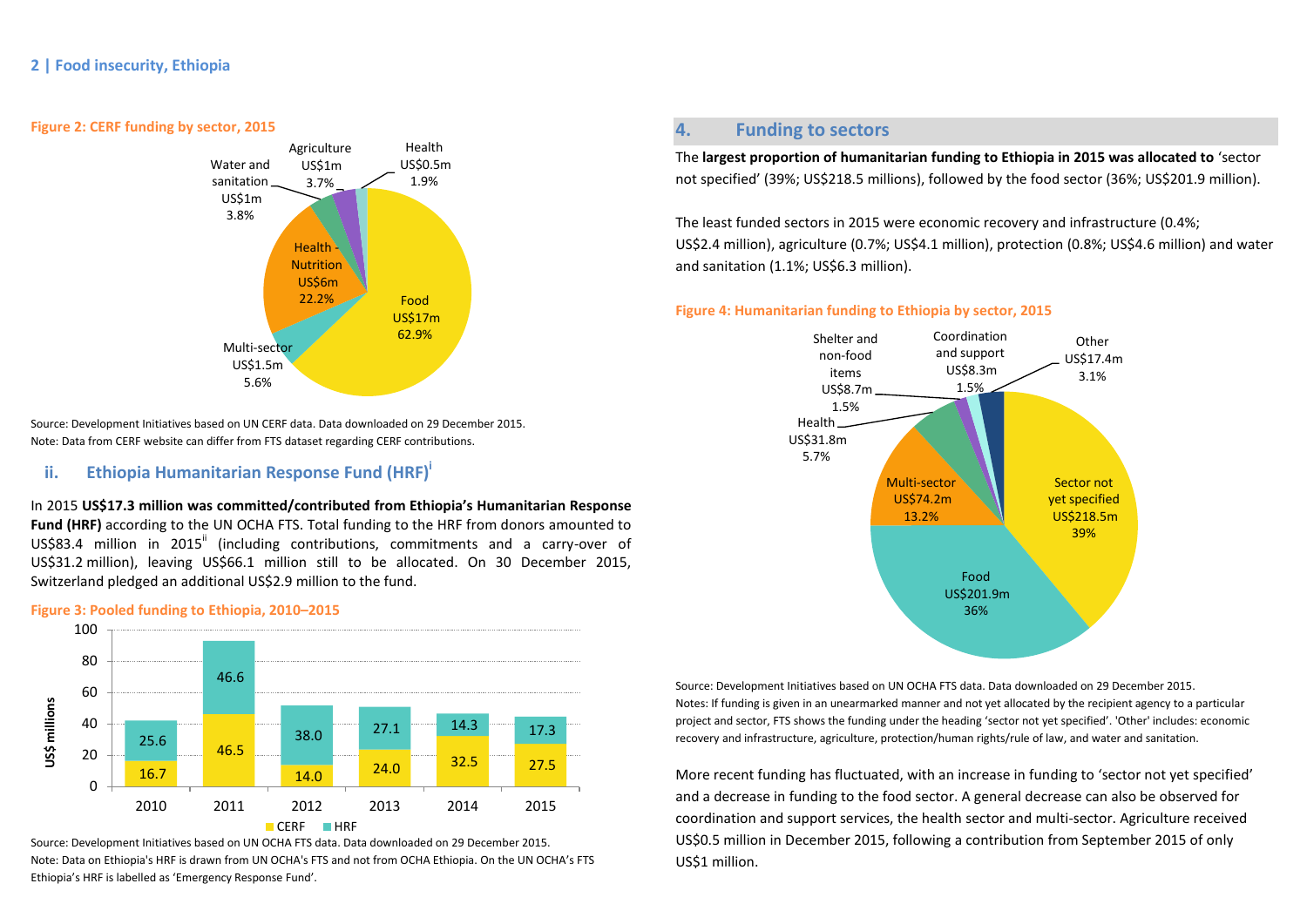### **3 | Food insecurity, Ethiopia**



**Figure 5: Monthly humanitarian funding to Ethiopia by sector, 2015**

Source: Development Initiatives based on UN OCHA FTS data. Data downloaded on 29 December 2015. Note: WASH: water and sanitation.

## **5. Funding channels**

UN agencies received in total US\$289.2 million (52% of the all commitments/contributions). More than 18% of total funding in 2015 was allocated to the Office of the UN High Commissioner for Human Rights (UNHCR) (US\$102 million) and more than 15% to WFP (US\$85.8 million). Non-governmental organisations (NGOs) received 39% of funding (US\$218 million) last year.

### **Figure 6: Humanitarian assistance by funding channel, 2015** Government US\$0.8m 0.1%



Source: Development Initiatives based on UN OCHA FTS data. Data downloaded on 29 December 2015. Notes: RCRC: International Red Cross and Red Crescent Movement.

## **6. Appeals and response plans**

The UN-coordinated South Sudan Regional Refugee Response Plan 2015 requests **US\$658 million** from donors to respond to the needs of South Sudanese refugees and host communities in neighbouring countries (Ethiopia, Uganda and Kenya; requirements for Sudan are included in a separate appeal). The appeal is currently 19% funded at US\$125.2 million. A further US\$75.2 million has been committed or contributed outside of the appeal.

Out of the total amount requested, 43% is for support to displaced populations in Ethiopia (US\$345 million). Ethiopia has so far received 21% of the amount requested (US\$71 million).

**For 2016 Ethiopia has its own UN-coordinated appeal requesting US\$1.4 billion,<sup>III</sup> primarily to** respond to El Niño-induced drought and to protect and restore livelihoods due to lack of food and water and limited access to seeds and other agricultural inputs for the coming year.

Launched on 4 January 2016, the International Federation of Red Cross and Red Crescent Societies (IFRC) emergency appeal for the drought in Ethiopia<sup>iv</sup> requests a total of CHF2.2 million (approximately US\$2.2 million). It focuses on delivering assistance on health, water and sanitation, food security and livelihoods.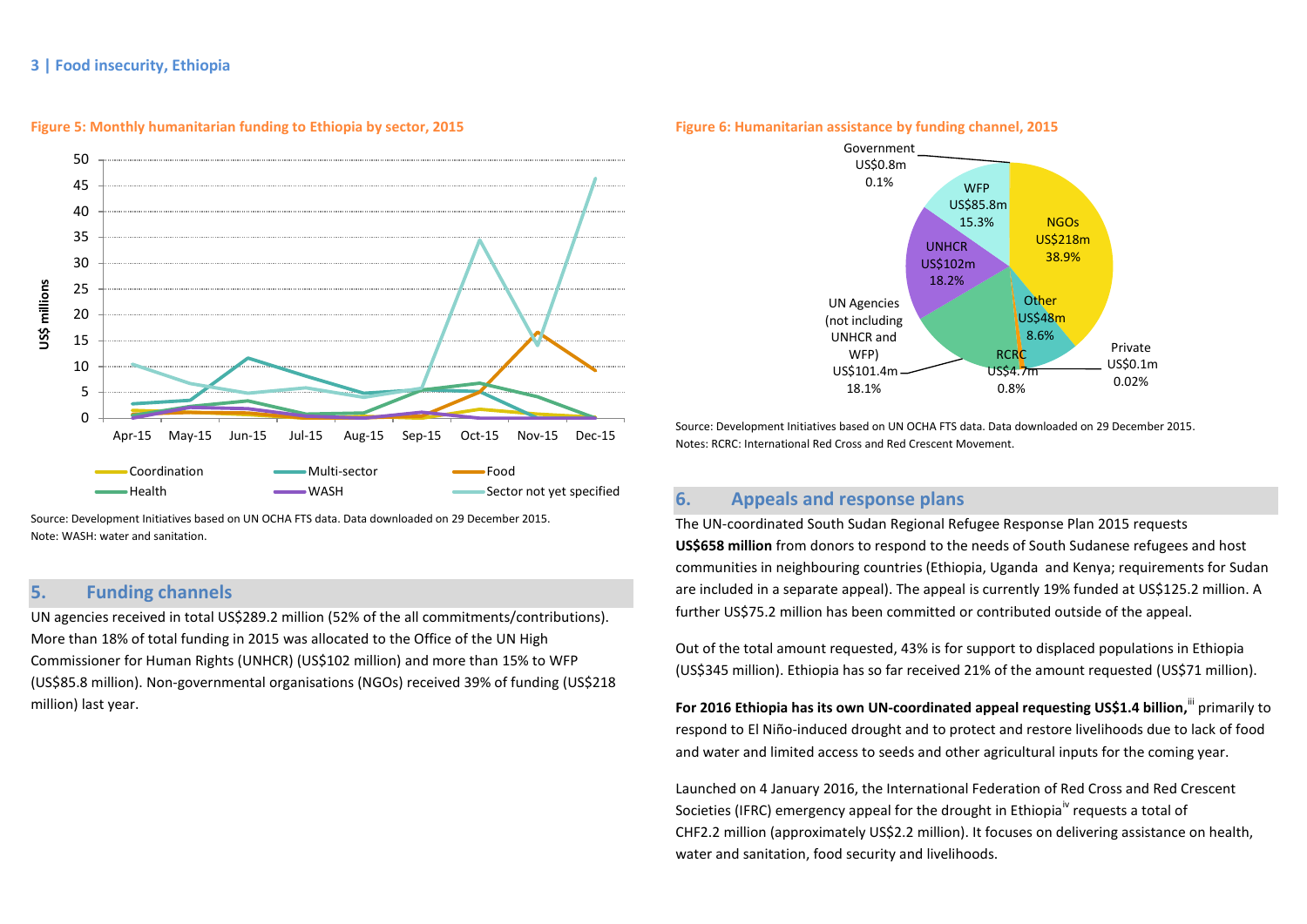### **4 | Food insecurity, Ethiopia**

## **7. Humanitarian funding trends to Ethiopia (historic)**

Humanitarian funding to Ethiopia in 2015 exceeds the amounts received in 2013 and 2014, when US\$541.1 million and US\$533.4, respectively, were provided. Funding peaked in 2011 when Ethiopia received US\$820.9 million, mainly due to the drought and extreme food insecurity that affected Ethiopia and other countries in the Horn of Africa at the time.

### **Figure 7: Humanitarian funding to Ethiopia, 2010–2015**



Source: Development Initiatives based on UN OCHA FTS data. Data downloaded on 29 December 2015.

The largest donors over the 2010–2015 period are the US (US\$1.6 billion), followed by the **EU institutions (US\$348 million), the UK (US\$291 million) and Canada (US\$167 million)**.

#### **Figure 8: 10 largest donors to Ethiopia, 2010–2015**



Source: Development Initiatives based on UN OCHA FTS data. Data downloaded on 29 December 2015. Note: 'EU' refers to EU institutions. If the analysis included the category of 'Carry-over – donors not specified', this would be the fourth largest donor with contributions of US\$173 million.

The largest five donors account for 74% of all humanitarian assistance to Ethiopia between 2010 and 2015.

## **8. Other pledges and commitments**

- On 23 December 2015, the UK pledged an additional  $E55$  million<sup>Y</sup> in response to the drought, £15 million of which will be given to WFP to distribute emergency food. £25 million will support a government-led programme to address food insecurity.
- The Netherlands pledged  $\epsilon$ 22.7 million on 21 December  $\alpha$  to reduce the impact of the drought in the country.
- On 18 December 2015, the US Agency for International Development (USAID) announced it would commit US\$88 million in food aid<sup>vii</sup> to drought-stricken areas of Ethiopia (74 districts). This is not yet reflected on UN OCHA's FTS.
- According to the [most recent Ethiopia HRF update,](http://reliefweb.int/sites/reliefweb.int/files/resources/hrf_update_29_oct_15.pdf) the UK, Switzerland and the Netherlands pledged to commit an additional US\$16.8 million in 2015 to the fund.
- A government-led response is currently under way. The Government of Ethiopia has allocated over \$200 million<sup>viii</sup> of its own resources to emergency food and nutrition projects.